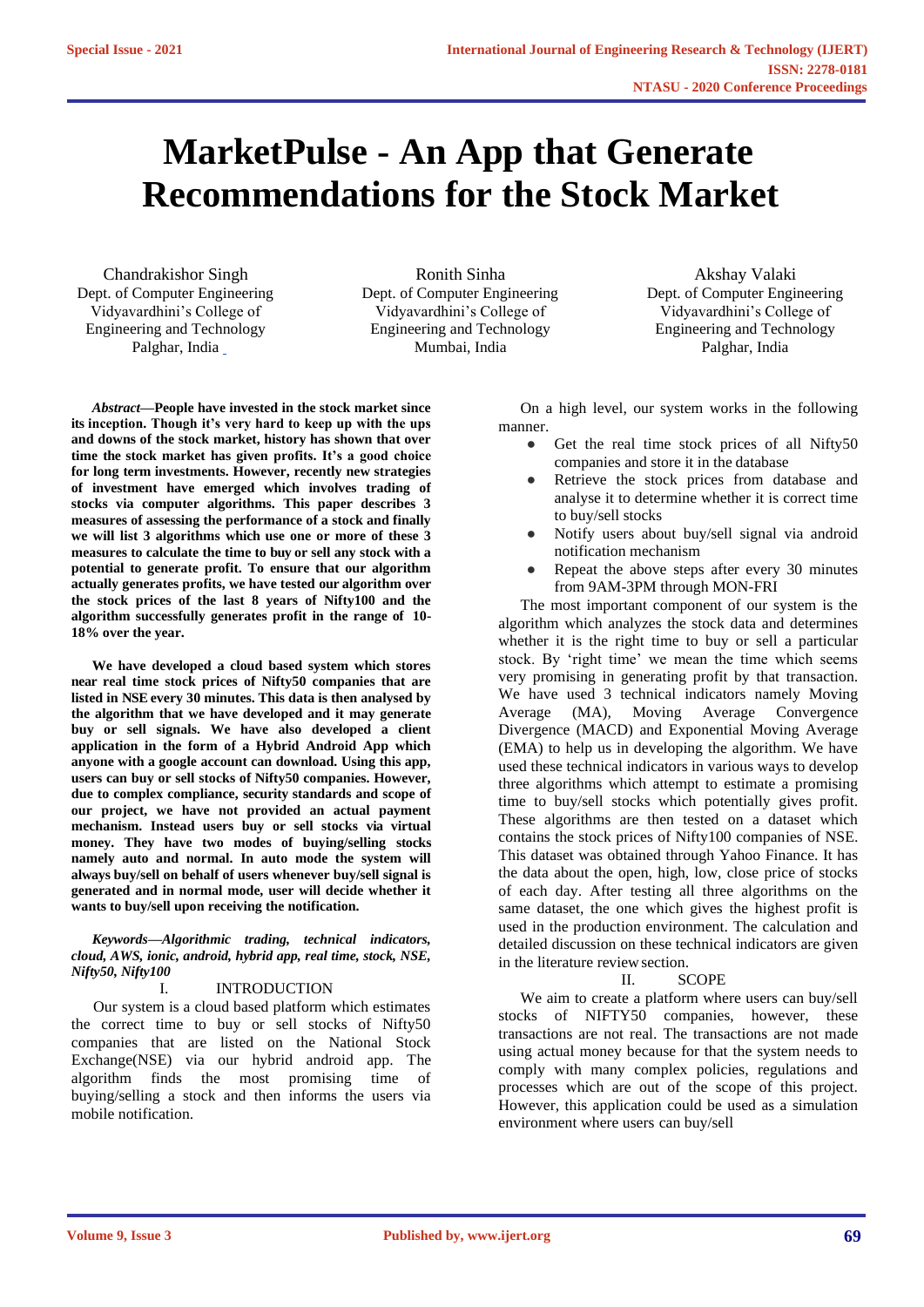virtual stocks (though stock prices are real). It could be used to create awareness about stock market investment in India. Many people still don't invest in stock markets because they find it difficult to understand all the policies and jargon. Also the unpredictable nature of the stock market makes it very difficult for the first time investors to enter in it. This makes stock market investment seems more risky than it actually is. Using this application users can get a first hand experience about stock market investment. Since the money is also virtual there is no loss in using it. After some time when users get comfortable in stock market investment, they can try actual trading by themselves or through some other establishedfirm.

## III. LITERATURE REVIEW

#### *A. Technical Indicators: Moving Average*

In statistics, a moving average (rolling average or running average) is a calculation to analyze data points by creating a series of averages of different subsets of the full dataset. It is also called a moving mean (MM) or rolling mean and is a type of finite impulse response filter.[4] Given a series of numbers and a fixed subset size, the first element of moving average is obtained by taking the average of the initial fixed subset of the number series. Then the subset is modified by "shifting forward" that is, excluding the first number of the series and including the next value in the subset. We are calculating the moving average by adding a stock's prices over a certain period and dividing the sum by the total number of periods. A five-day moving average adds up the five most recent daily closing prices of stocks and divides it by five to create a new average each day. Each average is connected to the next, creating the singular flowing line.[2]

For example, if the stock prices for 8 consecutive days are as follows: 100, 103, 104, 108,112, 124, 115, 118. Then, the moving average for these prices is calculated as: 105.4, 110.2, 112.6, 115.4.

Moving averages lag behind current price action because they are based on past prices; the longer the time period for the moving average, the greater the lag. Thus, a 200-day MA will have a much greater degree of lag than a 20-day MA because it contains prices for the past 200 days. The length of the moving average to use depends on the trading objectives, with shorter moving averages used for shortterm trading and longer-term moving averages more suited for long-term investors.[4] The 50-day and 200-day MAs are widely followed by investors and traders, with breaks above and below this moving average considered to be important trading signals. Moving averages also impart important trading signals on their own, or when two averages cross over. A rising moving average indicates that the security is in an uptrend, while a declining moving average indicates that it is in a downtrend. Similarly, upward momentum is confirmed with a bullish crossover, which occurs when a short-term moving average crosses above a longer-term moving average.[3] Downward momentum is confirmed with a bearish crossover, which occurs when a short-term moving average crosses

below a longer-term moving average. Another technical indicator used in conjunction with moving average is Exponential Moving Average (EMA). An exponential moving average (EMA) is a type of moving average (MA) that places a greater weight and significance on the most recent data points.[7]



Moving Average Illustration

## *B. Technical Indicators: Exponential Moving Average (EMA)*

An exponential moving average (EMA) is a type of moving average (MA) that places a greater weight and significance on the most recent data points. The exponential moving average is also referred to as the exponentially weighted moving average. An exponentially weighted moving average reacts more significantly to recent price changes than a simple moving average (SMA), which applies an equal weight to all observations in the period.[5]

The formula for EMA is  $=$  (*value* <sub>today</sub>  $*$  (*Smoothing* /  $(1 +$ 

- $days$  ))) +  $EMA_{\text{vesterday}} * (1 (Smoothing / (1 +$ *days* ) ))[6] The three basic steps to calculating the EMA are:
	- 1. Calculate the SMA.
	- 2. Calculate the multiplier for smoothing/weighting factor for the previous EMA.
	- 3. Calculate the current EMA.

The EMA gives a higher weighting to recent prices, while the SMA assigns equal weighting to all values. The weighting given to the most recent price is greater for a shorter-period EMA than for a longer-period EMA. For example, an 18.18% multiplier is applied to the most recent price data for a 10-period EMA, whereas for a 20-period EMA, only a 9.52% multiplier weighting is used.[8]



EMA Illustration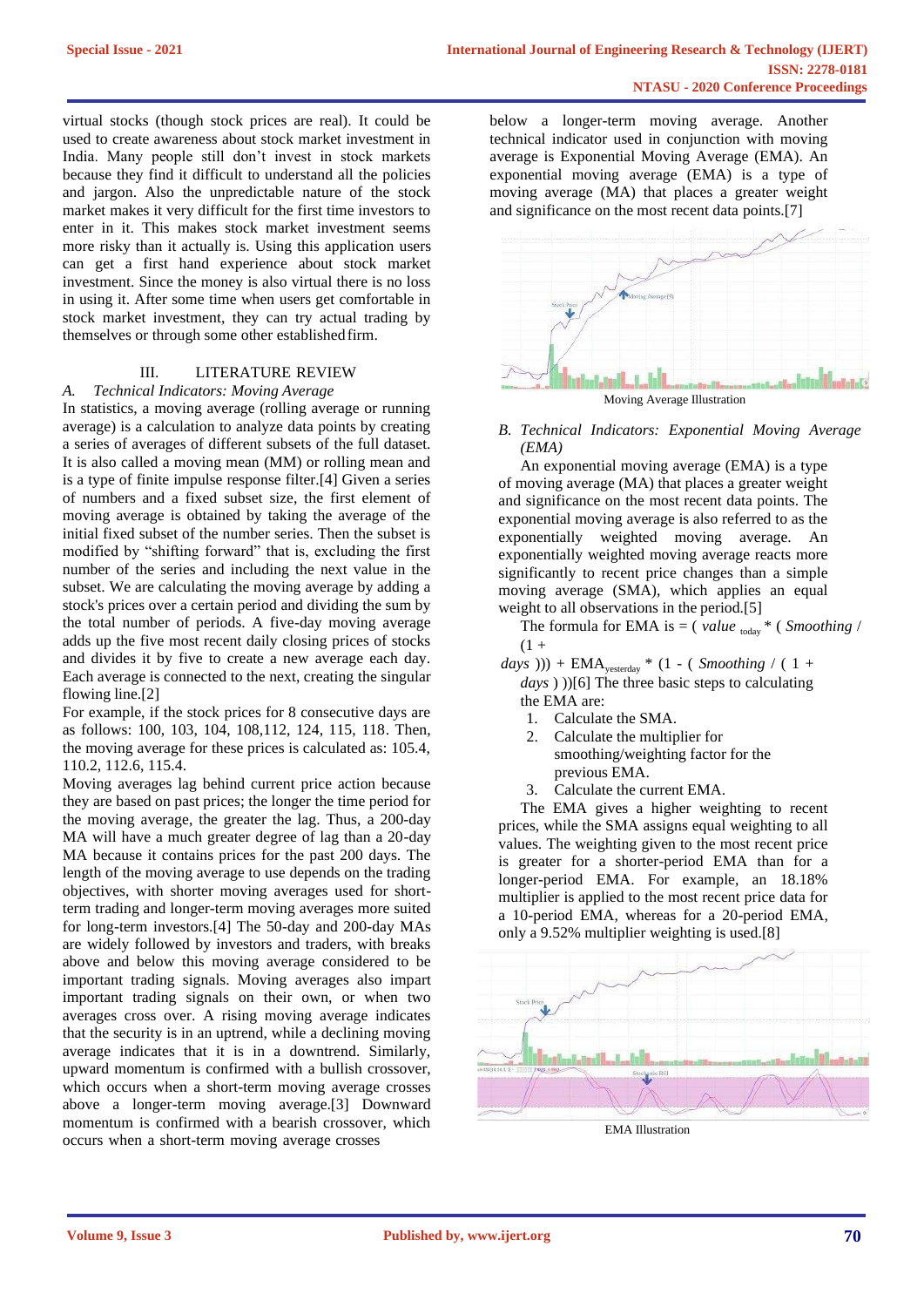The 12- and 26-day exponential moving averages (EMAs) are often the most popularly quoted or analyzed short-term averages. The 12- and 26-day are used to create indicators like the moving average convergence divergence (MACD) and the percentage price oscillator (PPO).[9]

Like all moving average indicators, they are much better suited for trending markets. When the market is in a strong and sustained uptrend, the EMA indicator line will also show an uptrend and vice-versa for a down trend. A vigilant trader will not only pay attention to the direction of the EMA line but also the relation of the rate of change from one bar to the next.[6] For example, as the price action of a strong uptrend begins to flatten and reverse, the EMA's rate of change from one bar to the next will begin to diminish until such time that the indicator line flattens and the rate of change is zero. Because of the lagging effect by this point, or even a few bars before, the price action should have already reversed. It follows, therefore, that observing a consistent diminishing in the rate of change of the EMA could itself be used as an indicator that could further counter the dilemma caused by the lagging effect of moving averages.

EMAs are commonly used in conjunction with other indicators to confirm significant market moves and to gauge their validity. For traders who trade intraday and fast-moving markets, the EMA is more applicable. Quite often, traders use EMAs to determine a trading bias. For example, if an EMA on a daily chart shows a strong upward trend, an intraday trader's strategy may be to trade only from the long side on an intraday chart.[7]

*C. Technical Indicators: Moving Average* 

*Convergence Divergence (MACD)*

Moving Average Convergence Divergence (MACD) is a trend-following momentum indicator that shows the relationship between two moving averages of a security's price. The MACD is calculated by subtracting the 26 period Exponential Moving Average (EMA) from the 12 period EMA.[8] The result of that calculation is the MACD line. A nine-day EMA of the MACD called the "signal line," is then plotted on top of the MACD line, which can function as a trigger for buy and sell signals. Traders may buy the security when the MACD crosses above its signal line and sell - or short - the security when the MACD crosses below the signal line.[9] Moving Average Convergence Divergence (MACD) indicators can be interpreted in several ways, but the more common methods are crossovers, divergences, and rapid rises/falls. The MACD has a positive value whenever the 12-period EMA (blue) is above the 26-period EMA (red) and a negative value when the 12-period EMA is below the 26 period EMA.[5] The more distant the MACD is above or below its baseline indicates that the distance between the two EMAs is growing. There are a number of calculations involved in the creation of the total (MACD) indicator, all involving the use of exponential moving averages. An EMA is calculated as follows:[9]

Calculate the simple moving average (SMA) for the chosen number of time periods. (The EMA uses an

SMA as the previous period's EMA to start its calculations.) To calculate a 12-period EMA, this would simply be the sum of the last 12 time periods, divided by 12.[3]

• Calculate the 12 EMA itself as:

○ (Close - EMAprevious period) \* 0.1538  $+ EMA<sub>previous period</sub>$ 

Putting together the MACD requires simply doing all of the following EMA calculations for any given market instrument (a stock, future, currency pair, or marketindex):

- 1. Calculate a 12-period EMA of the price for the chosen time period.
- 2. Calculate a 26-period EMA of the price for the chosen time period.
- 3. Subtract the 26-period EMA from the 12 period EMA.
- 4. Calculate a nine-period EMA of the result obtained from step 3.

This nine-period EMA line is overlaid on a histogram that is created by subtracting the nineperiod EMA from the result in step 3, which is called the MACD line, but it is not always visibly plotted on the MACD representation on a chart.[7]



#### MACD Illustration

# IV. METHODOLOGY

# *A. Analysis & Results*

We have developed three algorithms that use one or more of the above listed technical indicators namely Moving Average, Moving Average Convergence Divergence and Stochastic RSI. The algorithms use these technical indicators in various ways to estimate the most promising time of buying/selling a stock. These algorithms are then tested on a dataset which contains the stock prices of Nifty100 companies of NSE over a period of 8 years (october 2010 to october 2018). This dataset was obtained through Yahoo Finance. It has the data about the open, high, low, close price of stocks of each day. The explanation of all three algorithms and their performance (in terms of rate of return) is given as follows.

1. MACD Crossover

Buy: when the signal line crosses the MACD line from above.

Sell: when the MACD line crosses the signal line.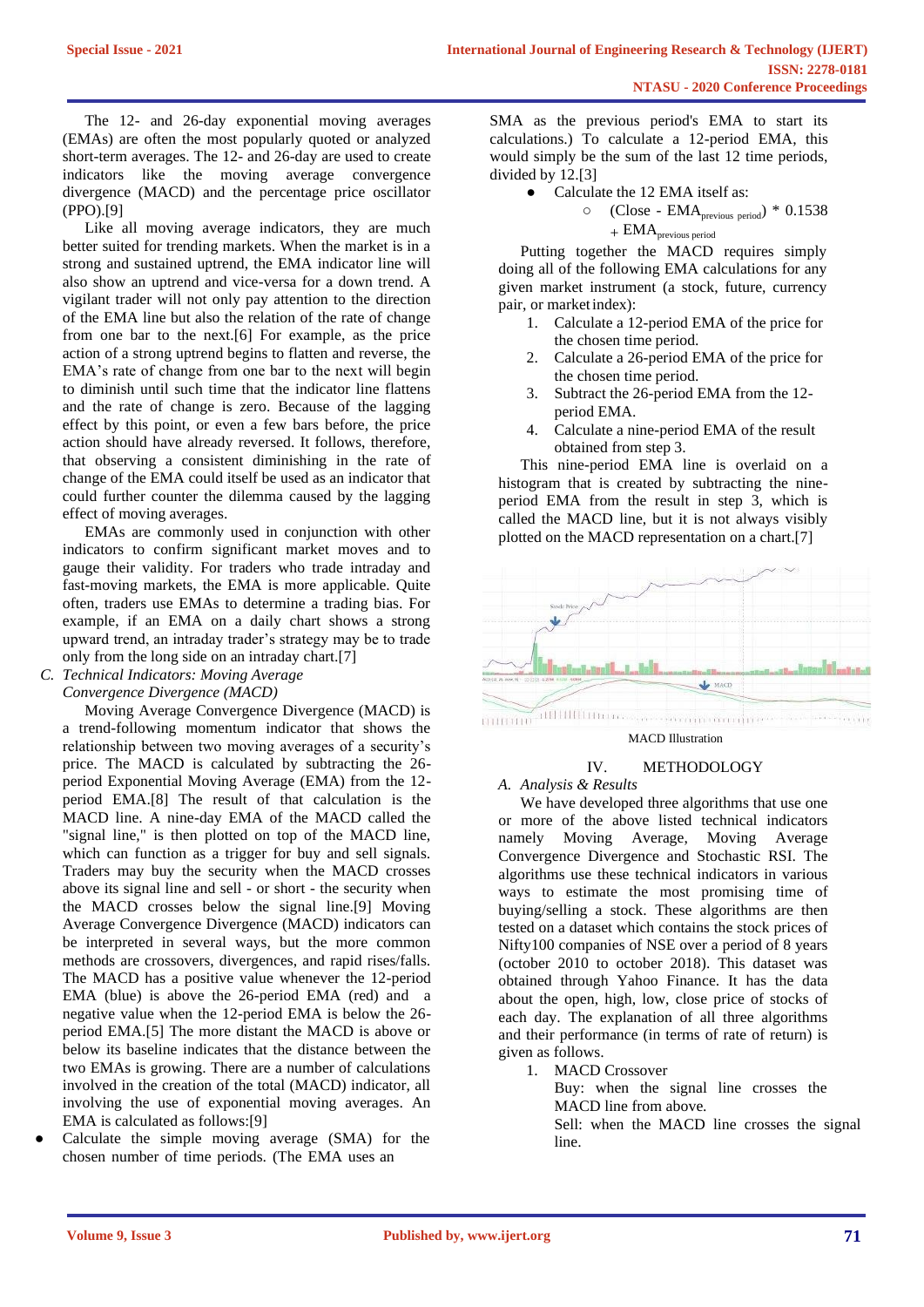Profit percentage  $= 20.23\%$ 

- 2. EMA Crossover Buy: 9EMA crosses 14EMA and 20EMA from below to above Sell: 9EMA crosses 14EMA from above to below Profit percentage = 13.28%
- 3. EMA + MACD Crossover Buy: 9EMA crosses 14EMA and 20EMA from below to above AND MACD line crosses Signal line from below to above

Sell: MACD line crosses Signal line from above to below

Profit percentage  $= 17.45\%$ 

From the above analysis, it is clear that MACD Crossover condition is giving the highest rate of return of 20.23%. Therefore we will choose this algorithm to be used in the production environment.

# *B. Implementation*

We have used Serverless architecture for building the system. In a serverless approach, all the hardware and most of the software needed for building the system resides on the cloud. The cloud provider is responsible for the maintenance, security of the hardware. This enables the developer to focus more on the business logic and less on the things which are not directly related to the application like maintenance of hardware, applying the latest security patches, backup etc. We have used Amazon Web Services(AWS) as our cloud provider because of its competitive price and generous free tier plan.

AWS has more than 90 services related to computing, storage, network, analytics, management, deployment etc. To develop our application we have used few but core features of AWS. These include API Gateway, DynamoDB, Lambda, Cognito and CloudWatch. Below is a brief summary of each service/library that we have used in our backend system.

1. API Gateway

API Gateway is a GUI based web API (Application Programming Interface) development service. We have used it to create web APIs for the client app. These include API for authentication of users, getting the list of stocks that are already purchased by the user, buying or selling any stock and so on.

2. DynamoDB

DynamoDB is used to store the data of stock prices that are collected every 5 minutes. It is a fully managed proprietary NoSQL database service that supports key-value and document data structures and is offered by AWS.

3. Lambda

AWS Lambda is used to do all the computing processes. It is an event driven computing platform. Basically it is a computing service that runs code in response to events and automatically manages all the resources required to run that code (like memory, CPU time etc.). Lambda is used to run all server side logic. It is responsible for scraping the stock prices from the web, storing the data in DynamoDB, performing analysis on the data, responding to users via REST APIs.

4. Cognito

Cognito is an AWS service that lets you add user sign-up, sign-in and access control for your web and mobile apps quickly and easily. We have used this service to authenticate users in our system and to synchronize their data. Users are given the functionality of authenticating themselves by using a Google account.

5. CloudWatch

CloudWatch is a monitoring service which gives the live status of all of the AWS resources and infrastructure. It is used to periodically trigger execution of code that is responsible for scrapping stock prices from the web. We are also using this service as an analytic tool to get insight on the health of our system. It gives data about the execution time of lambda functions, access frequency of DynamoDB, number of users etc.

6. Some Important Third Party Libraries We have used many third party open source libraries to develop the functionality of our system. Some of the critical ones are follows:

- nsetools : nsetools is a library for collecting real time data from the National Stock Exchange (India). It can be used in various types of projects which require fetching live quotes for a given stock or index or building large data sets for further data analytics. It can also be used to build cli applications which can provide you live market details at a blazing fast speeds, much faster than any browser. The accuracy of data is only as correct as provided on the website of NS[E](http://www.nseindia.com/) [http://www.nseindia.com\[](http://www.nseindia.com/)11]
- pandas: pandas is a Python package providing fast, flexible, and expressive data structures designed to make working with structured (tabular, multidimensional, potentially heterogeneous) and time series data both easy and intuitive. We have used this library for analysing the historical data of Nifty100 companies to rank the best algorithm.[10]
- TA-Lib: TA-Lib is widely used by trading software developers requiring to perform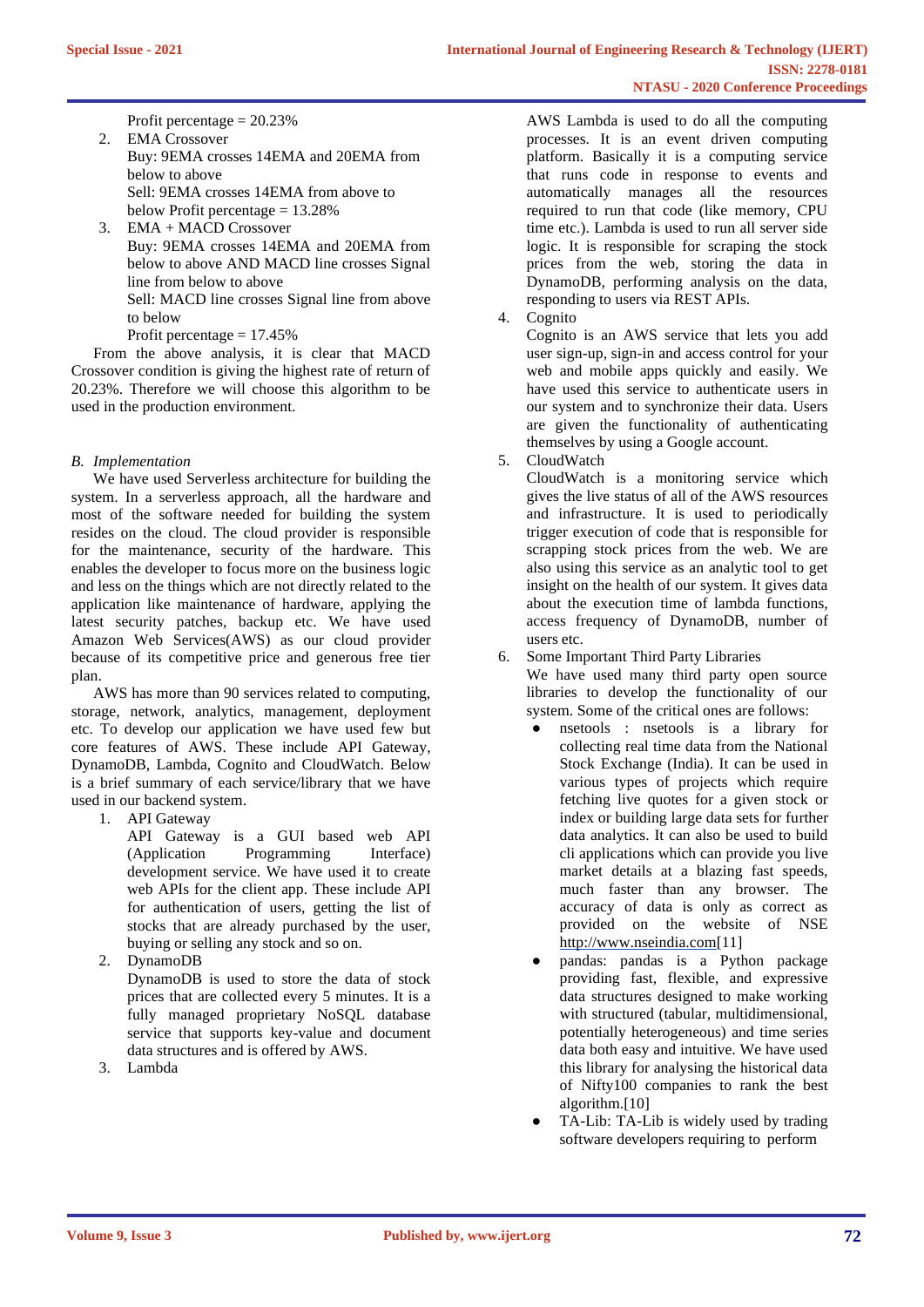technical analysis of financial market data. It includes many indicators such as ADX, MACD, RSI etc.[12]

NumPy: NumPy is a library for the Python programming language, adding support for large, multi-dimensional arrays and matrices, along with a large collection of high-level mathematical functions to operate on these arrays.[11]

The front end or client application is a Hybrid Android Application. We are using the following technology for building the mobile application.We are using Ionic to develop the android app. Ionic is an open source, front-end SDK for developing Hybrid Mobile Applications using web technologies such as HTML, CSS and JavaScript. It provides mobile optimised web technology based components as well as native APIs using Cordova and Ionic Native.

1. Ionic

Ionic is an open source, front-end SDK for developing Hybrid Mobile Applications using web technologies such as HTML, CSS and JavaScript. It provides mobile optimised web technology based components as well as native APIs using Cordova and Ionic Native. Ionic provides tools and services for developing hybrid mobile, desktop, and Progressive Web Apps based on modern web development technologies and practices, using Web technologies like CSS, HTML5, and Sass

2. Angular

Angular is a TypeScript-based open-source web application framework led by the Angular Team at Google and by a community of individuals and corporations. Ionic uses angular behind the scenes to define web components required to give a native app experience while using the standard web technologies like HTML, CSS and JavaScript.

3. Cordova

Apache Cordova (formerly PhoneGap) is a mobile application development framework. Apache Cordova enables software programmers to build applications for mobile devices using CSS3, HTML5, and JavaScript instead of relying on platform-specific APIs like those in Android, iOS, or Windows Phone. It enables wrapping up of CSS, HTML, and JavaScript code depending upon the platform of the device. Using the cordova device level APIs like camera, location services can be accessed by JS based code.

# V. DESIGN

Our system is further divided into 2 modules which are as follows:

# *A. Client Module*

This Module is the Client side of the Android application. This application will be installed on the Android platform smartphone. It requires reliable internet connectivity. The user will be notified whenever the server generates a buy signal on the stock of any company. But the sell signal will only be sent to users who have already bought the stock of that company in the past. After receiving the notification of buy/sell the user will have a 5 minute window to accept that signal. After that the option will become invalid. If the user doesn't want to miss any buy/sell signal then he/she can enable Auto mode of Trading option in settings which will automatically accept all buy/sell signals.

- Ionic will be used for developing the client side Hybrid Android App.
- Angular will be used as the User Interface Framework for developing the user interface of the hybrid android app. Also it will be responsible for fetching and posting the user data from/to the server.
- The web application developed using Ionic and Angular will be converted to Hybrid Android App via the cordova framework.
- This android app will use web APIs, developed and managed in AWS API Gateway, to authenticate users, buy/sell stocks.



Client - Server Architecture Using Serverless Approach *B. Server Module*

This module is the server side (or the backend) of the system where most of the processing is done.

- AWS Lambda is used to execute the code which is responsible for scraping the stock prices from the web. A library called nsetools is used to scrape the prices of the stocks from the website. It is also the service which runs the code that contains the algorithm for generating buy/sell signals.
- DynamoDB will be used for storing recent stock prices, buying/selling signals and user data like it's username, portfolio details etc.
- API Gateway is used for providing REST APIs for the client app (Android app). Using these APIs, clients can authenticate themselves, fetch and post user data, buy/sell stocks.